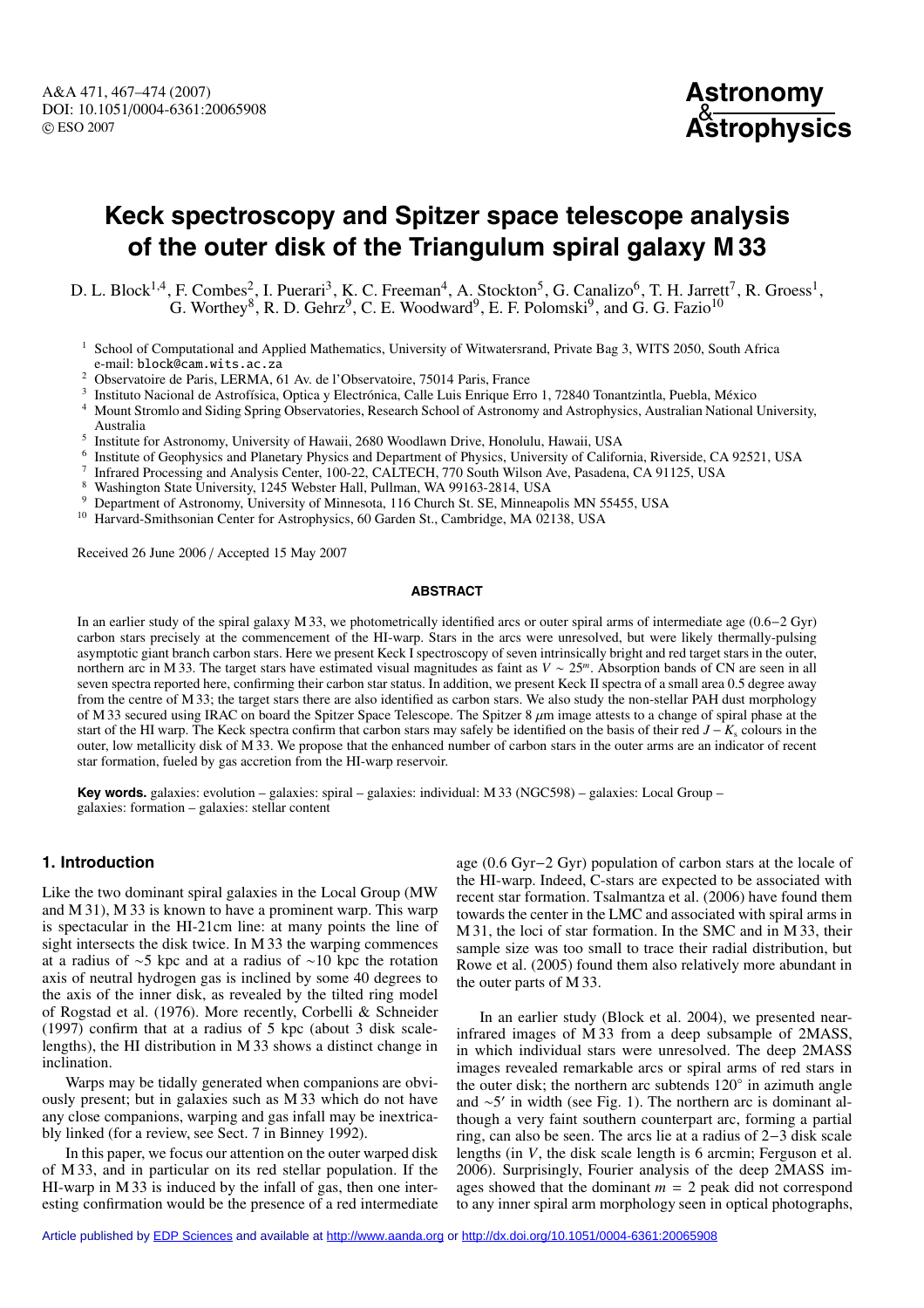

**Fig. 1.** A partial ring of very red stars is seen in this  $J + H + K_s$  image of M 33, secured from a special set of 2MASS observations wherein the integration time was increased by a factor of six. The ring is seen to full advantage with a simple ellipsoid model subtracted. Black areas are those of excess emission while white areas correspond to areas of deficit emission. The northern plume or arc spans up to  $5'$  in width and is located at a radius of 2 to 3 disk scale lengths (or 12 to 18 arcmin). An ellipse (of semi-major axis 16 arcmin) is drawn to pass through the arcs; North is up and and East to the left.

for which M 33 is so famous. Rather, the  $m = 2$  peak corresponds to the giant outer red arms in the 2MASS images (see Fig. 1).

Block et al. (2004) noted that the very red colour of the arcs could not be due to extinction by dust grains. Freedman et al. (1991) derive a mean value for the total colour excess for the Cepheids in M 33 of  $E(B-V) = 0.10 \pm 0.09$  mag, which includes both foreground (Milky Way) and internal M 33 extinction. The  $K_s$ -band extinction  $A(K_s)$  is approximately one-tenth that in the optical (Rieke & Lebofsky 1985), so the dust extinction at  $K_s$ is only ∼0.03 mag. Extinction by dust grains cannot generate the very red colours found in the arcs in the outer disk of M 33, where the extinction at  $K_s$  would be even smaller.

Our methodology differs from conventional ways of photometrically identifying carbon stars using intermediate band filters  $(V, I, 77, 81)$  as presented by Rowe et al.  $(2005)$  for M 33, using the Canada-France-Hawaii Telescope (CFHT). With such a method, one needs a large enough telescope to resolve individual stars. The (*V*, *I*, 77, 81) photometric method was pioneered by Cook et al. (1986); another viable set of filters to identify carbon stars are the Sloan filters. Demers & Battinelli (2005) used the three Sloan filters *g, r, i*, but again resolution of stars is crucial. Demers & Battinelli (2005) also used the CFHT with the Megacam camera to identify 361 new C-star candidates in M 31.

Some investigators (e.g. Tsalmantza et al. 2006) have focussed their attention on identifying carbon stars on the basis of the *red J* − *K*<sup>s</sup> *tail* (see Figs. 1, 4, 6 and 9 in Tsalmantza et al. 2006). The usefulness of such a methodology is that nearinfrared all sky surveys secured with moderate sized telescopes can potentially be exploited to identify carbon stars in spiral galaxies well outside our Local Group, where individual stars are not resolved.

The arcs seen in Fig. 1 are identified on the basis of their red *J* − *K*<sub>s</sub> colours. They lie around 15 arcmin in radius, between 12 and 18 arcmin, or 2−3 disk scale lengths, whereas the actual disk truncates at 5 scale lengths (Ferguson et al. 2006). They are therefore like spiral arms in the outer disk, as seen also by Rowe et al. (2005). The latter authors have identified the C and M-type stars in the AGB population, and traced the carbon star to M star ratio (C/M) as a function of radius. This ratio is not only an index of age but also of metallicity, increasing in metal-poor regions. Indeed, a C-star requires that the O-dominated surface be reversed to C-dominated, due to the dredged-up material from the star interior. This is easier to do when the surface is metalpoor. Rowe et al. (2005) show that the C/M ratio increases with radius and then flattens beyond 20 arcmin (or 5 kpc), indicating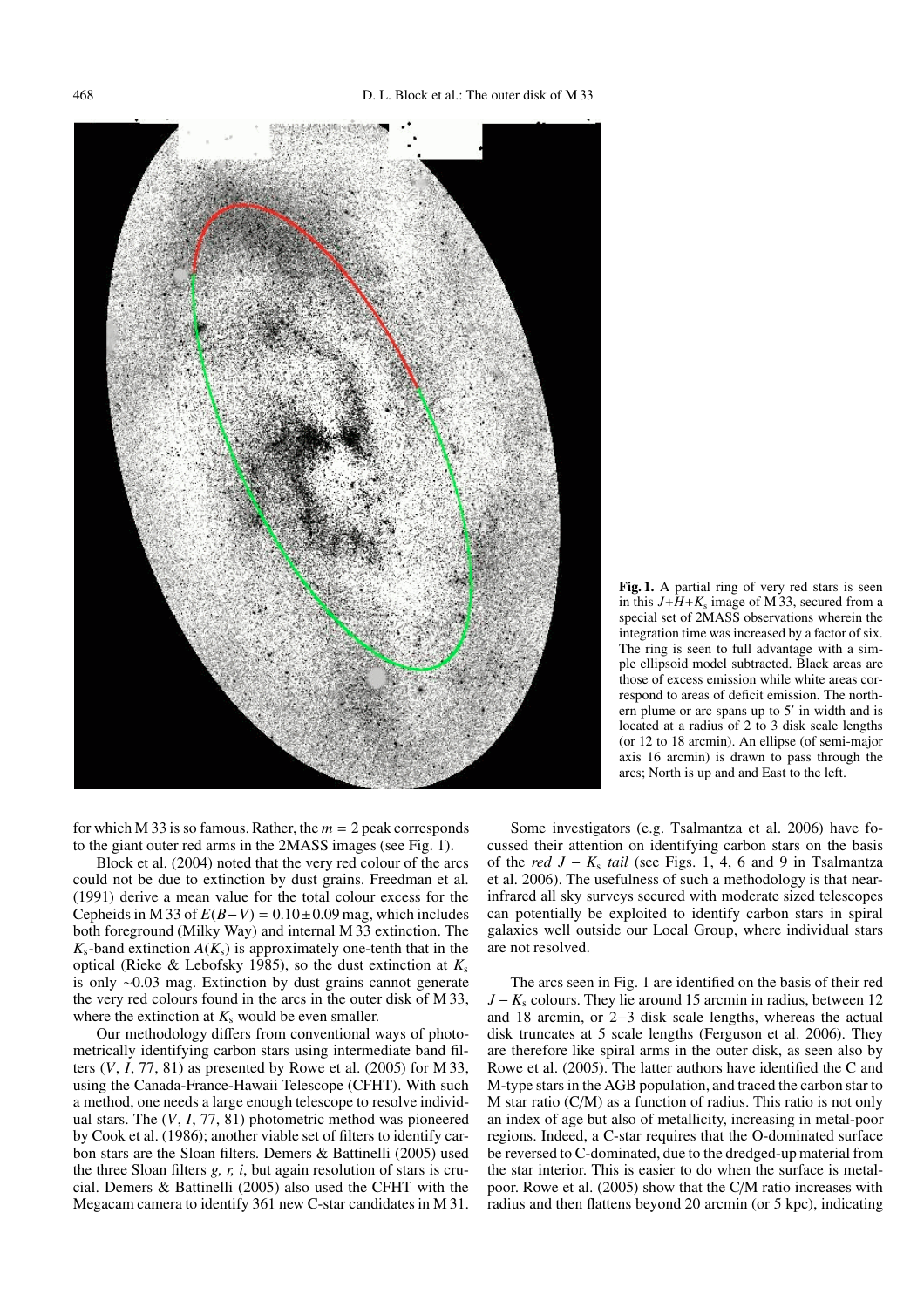

**Fig. 2.** The positions of the seven stars listed in Table 1 are indicated by plus signs; the stars lie in the northern swath of carbon bearing stars identified photometrically in an earlier study (Block et al. 2004). Spectra of these stars (see Fig. 3) were secured using the Keck I telescope in Hawaii. Also observed with its twin sister telescope, Keck II, are two stars which lie 0.5 degrees away from the centre of M 33 in an area identified by a white circle. These outlying stars are representative of a very red family identified in near-infrared imaging with the Hale 5 m reflector at Mount Palomar. In this DSS image, North is up and East is to the left.

a metallicity gradient covering most of the disk, including the outer spiral arcs.

Our *JHK*<sup>s</sup> photometric method uses the fact that the colour of the northern arc extended to very red colours of  $J - K_s > 1.1$ . It was argued that while very old M giants of solar abundance can indeed reach *J* − *K*<sup>s</sup> ∼ 1 (see e.g. Fig. 2 in Bessell & Brett 1998) and even redder if they are super-metal-rich (see Frogel & Whitford 1987), stars with  $J - K_s > 1$  in low-metallicity regions cannot be M-giants but rather, very red carbon stars. There is a strong radial metallicity gradient in M 33 (−0.16 dex/kpc in O/H, over 4−5 kpc, see Beaulieu et al. 2006). Beaulieu et al. have confirmed this metallicity gradient, already found in HII regions, B-supergiants or planetary nebulae, by detecting beat Cepheids in M 33. An excellent discussion of the metallicity gradient in M 33 may be found in Magrini et al. (2007). The outer regions of M 33 are relatively metal-poor, and solar abundance is reached only in the very central domain of M 33.

In this paper, we examine the robustness of our photometric technique as a stepping stone to exploring the outer disks of more distant spiral galaxies, wherein individual carbon stars may be present, but unresolved. To this end, we need follow-up spectroscopy. Here we discuss exploratory Keck I and Keck II spectroscopic observations of a few of the reddest and intrinsically brightest stars in the northern arc. All seven of our target candidates have very red  $J - K_s$  colours and should be confirmed to be TP-AGB carbon stars if our methodology is correct.

### **2. Observations**

As a prelude to conducting the Keck spectroscopy, we imaged a section of the northern plume of M 33 with the Hale 5 m reflector

**Table 1.** Magnitudes and colors of our target stars in the northern red arc of M 33.

| <b>Star</b>                 |       | H     |             | $K_s$ $J-K_s$ $J-H$ $H-K_s$ |      |      | $M_{K_{-}}$ |
|-----------------------------|-------|-------|-------------|-----------------------------|------|------|-------------|
|                             | 17.96 |       | 16.76 15.91 | 2.05                        | 1.20 | 0.85 | $-8.74$     |
| $\mathcal{D}_{\mathcal{A}}$ | 18.49 | 17.09 | 16.32       | 2.16                        | 1.40 | 0.77 | $-8.33$     |
| 3                           | 19.61 | 18.04 | 16.66       | 2.96                        | 1.57 | 1.39 | $-7.99$     |
| 4                           | 18.57 | 17.26 | 16.49       | 2.08                        | 1.31 | 0.77 | $-8.16$     |
| 5                           | 18.82 | 17.35 | 16.54       | 2.28                        | 1.47 | 0.81 | $-8.11$     |
| 6                           | 18.42 | 17.24 | 16.46       | 1.97                        | 1.18 | 0.78 | $-8.19$     |
|                             | 18.37 | 16.91 | 15.82       | 2.55                        | 1.46 | 1.10 | $-8.83$     |

at Mount Palomar. We used the  $2048 \times 2048$  array near-infrared camera WIRC (Wilson et al. 2003), to resolve individual stars. The field of view is  $8.5' \times 8.5'$  with 0.25 arcsec pixels. The seeing *FWHM* is 0.8" in *J*, and 0.7" in the  $K_s$  band. The telescope was centered at 01h34m28.1s, +30d54m00s (J2000). The total *JHK*<sub>s</sub> integration time was ∼9 min, reaching a limiting surface brightness at  $K_s$  of 23.2 mag per pixel<sup>2</sup>, or 20.2 mag per arcsec<sup>2</sup>  $(4 \times 4$  pixels gives 1 square arsec). The point source photometry  $S/N = 10$  limits are 19.0, 18.0, 16.9 mag in *JHK*<sub>s</sub>, respectively.

Table 1 lists the magnitudes and colours of 7 candidate targets in the outer northern arc seen in Block et al. (2004). Their positions are indicated by plus signs (+) in Fig. 2. In deriving the absolute magnitudes in Table 1, we assume a distance modulus to M 33 of 24.64*<sup>m</sup>*, corresponding to a linear distance of 840 kpc (Freedman et al. 1991). Noting that *E*(*B*− *V*) = 0.10± 0.09 mag (Freedman et al. 1991), and that the *K*s-band extinction is approximately one-tenth that in the optical (Rieke & Lebofsky 1985), we use a dust extinction correction for the  $K_s$  apparent magnitudes of 0.03 mag.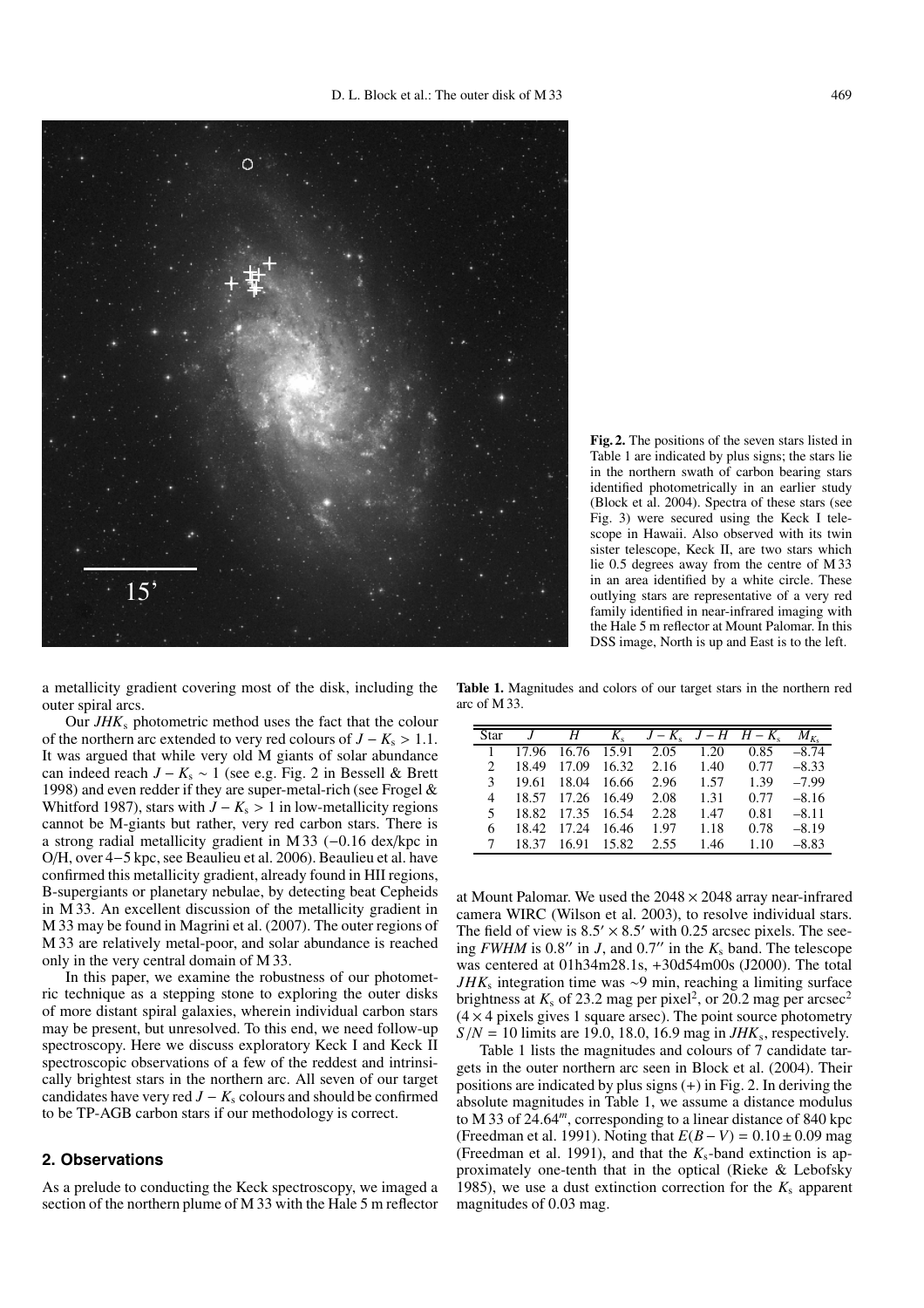Spectra of these carbon star candidates were obtained on 2004 Aug. 17 UT with the Low Resolution Imaging Spectrograph (LRIS; Oke et al. 1995) attached to the Keck I telescope. The aperture mask slitlets had widths and lengths corresponding to 1. 2 and 11. 5, respectively. The 600 groove  $mm^{-1}$ grating gave a resolution of ∼8 Å per projected slit width and a spectral range from 6825 to 9415 Å for slitlets near the centre of the mask. The stars were dithered along the slitlets between the 2 exposures, each 600 s long. The spectrum from each slitlet was extracted and reduced independently, the wavelength calibration being derived from airglow lines. An approximate flux calibration was produced by observing the spectrophotometric standard star G191B2B (Massey et al. 1988) in one of the slitlets near the centre of the mask and transfering the system response function found for this slitlet to the same wavelength intervals for the other slitlets. This approach neglects any differential vignetting or other field-dependent variations in response, but these are expected to be small for LRIS in any case.

Also secured with the Keck II telescope were spectroscopic observations of an area 0.5 degree away from the centre of M 33 (circled in Fig. 2). Near-infrared imaging with the Hale 5 m reflector at Palomar had revealed stars with very red *J*−*K*<sup>s</sup> colours in this outer low metallicity region. The data were obtained on 2004 July 18 UT using the Echellette Spectrograph and Imager (ESI; Sheinis et al. 2002) on the Keck II telescope. We used the echellete mode which allows a wavelength coverage from 3900 to 11 060 Å and yields a dispersion of <sup>∼</sup>56 km s−<sup>1</sup> with the 1" slit. The spectra were obtained at parallactic angle near transit, and the total exposure was 1200 s for each object.

The spectra were reduced using a combination of J. Prochaska's IDL reduction package, ESIRedux, and the echelle tasks in IRAF. The spectra were flux calibrated using spectrophotometric standards from Massey et al. (1988) also observed with the slit at the parallactic angle.

Observations of M 33 were also made using all four bands of the Infrared Array Camera (IRAC) mounted on the Spitzer Space Telescope (Werner et al. 2004; Gehrz et al. 2007) on 2005 January 21 as part of a Spitzer Guaranteed Time Observing Program (Program ID 5) conducted by Spitzer Science Working Group member R. D. Gehrz.

The IRAC instrument (Fazio et al. 2004) is composed of four detectors that operate at 3.6  $\mu$ m (channel 1), 4.5  $\mu$ m (channel 2), 5.8  $\mu$ m (channel 3) and 8.0  $\mu$ m (channel 4). All four detector arrays are  $256 \times 256$  pixels in size with mean pixel scales of 1.221, 1.213, 1.222, and  $1.220''$  pixel<sup>-1</sup> respectively. The IRAC filter band centers are at 3.548, 4.492, 5.661 and 7.87  $\mu$ m and the adopted zero magnitude fluxes are 280.9 Jy (channel 1), 179.7 Jy (channel 2),  $115.0$  Jy (channel 3) and  $64.1$  Jy (channel 4) as described in the IRAC Data Handbook V3.0 (see Gehrz et al. 2007).

The M 33 mapping sequence consisted of 438 frames per channel, including a 3 point 1/2 pixel dither for each map position. The integration time was 12 s per frame.

The raw Spitzer data were processed and flux calibrated with version 11.0.2 of the Spitzer Science Center (SSC) pipeline. Post-BCD processing was carried out using an artifact mitigation algorithm developed by Carey (2005) and the 2005 September 30 Linux version of the SSC MOPEX software (Makovoz & Khan 2005). The artifact mitigation algorithm alleviates the effects of muxbleed, column pulldown/pullup, electronic banding, and bias variations between the images. Three additional corrections were implemented with MOPEX: Background Matching, Outlier Detection, and Mosaicing. Background matching was performed by minimizing the pixel differences in overlapping areas with respect to a constant offset computed by the program. Cosmic rays and other outliers were detected and eliminated with the Outlier Detection module. In the final step the images were reinterpolated to a pixel scale of approximately  $1.224''$  pixel<sup>-1</sup> and mosaiced to create a final image spanning approximately  $1.2° \times 1.4°$ .

## **3. Analysis of the Keck I and Keck II spectra**

Even for nearby M 33, identification of carbon stars by spectroscopic means necessitates the use of the largest of groundbased telescopes. The first carbon star to be spectroscopically confirmed in M 33 dates back to the work of Mould & Aaronson (1986; Fig. 7) who used the Hale 5 m reflector at Palomar. The individual *V* magnitudes of each target star in Table 1 are estimated, from their  $JHK_s$  colours, to be fainter than  $22^m$ , with one star (star 3 in Fig. 3) as faint as *V* ∼ 25*<sup>m</sup>*. The spectra sample only the bright end of the  $K_s$ -band luminosity function for carbon stars, which ranges from  $M_K \sim -6$  to  $-9$ . Much longer integration times would be needed for intrinsically fainter carbon stars.

Carbon stars show a plethora of molecular spectral features, including the  $C_2$  Swan bands and the CN bands. The presence of the hugely dominant CN bands shortward of 7000 Å and 8000 Å and longward of 9000 Å are indicated by tick marks in Fig. 3 and unambiguously reveal the C-star status for each of these seven stars.

#### **4. Analysis of the ISM dust morphology in M 33**

The carbon star arcs are clearly seen in *JHK*<sub>s</sub> images, but the global ISM dust morphology can also be effectively traced at 8  $\mu$ m. The reason is as follows: as carbon stars pulsate, their atmospheres become extended and matter may reach a temperature low enough for some elements to condense into very small particles ("star dust"). An outflow develops as a result of radiation pressure and the star is progressively surrounded by an expanding circumstellar shell of dust and gas (Le Bertre et al. 2003). Emission from the shells of both carbon stars and also dust from O-rich shells is detected at  $8 \mu m$  (Buchanan et al. 2006). Buchanan and co-workers note that "most of the C-rich stars have spectra that are dominated by warm dust" and these authors show that stars such as MSXLMC587 (O-rich) and MSXLMC1488 (C-rich) both show emission in the IRAC 8  $\mu$ m window (see their Fig. 2, for example). The trend is for the flux to climb from longer ( $\sim$ 38  $\mu$ m) to the shorter wavelength of 8  $\mu$ m. As an interesting aside, one does not need high ultraviolet excitation to produce infrared emission features: stars as cool as 3000 K can generate PAH features, for example, as discussed by Li and Draine (2002).

Carbon stars are one of the most important contributors to the replenishment of dust in the interstellar medium. Our IRAC image of M 33 at wavelength 8  $\mu$ m offers unprecendented insight into the global ISM dust morphology. Deprojection of our IRAC images of M 33 were facilitated by adopting  $\log R_{25}$  =  $0.23(RC3)$  where *R* is the ratio of the major to minor axis, and a position angle of 23 degrees (Deul & van der Hulst 1987; Regan & Vogel 1994). In order to remove the small contribution of starlight (at the end of the Rayleigh-Jeans tail) from the 8  $\mu$ m image, we subtract a scaled version of the IRAC 3.6  $\mu$ m map. As in Block et al. (2006), we generate a "non-stellar" pure dust map from 8  $\mu$ m− $\kappa$  3.6  $\mu$ m, where  $\kappa$  (a constant) assumes the value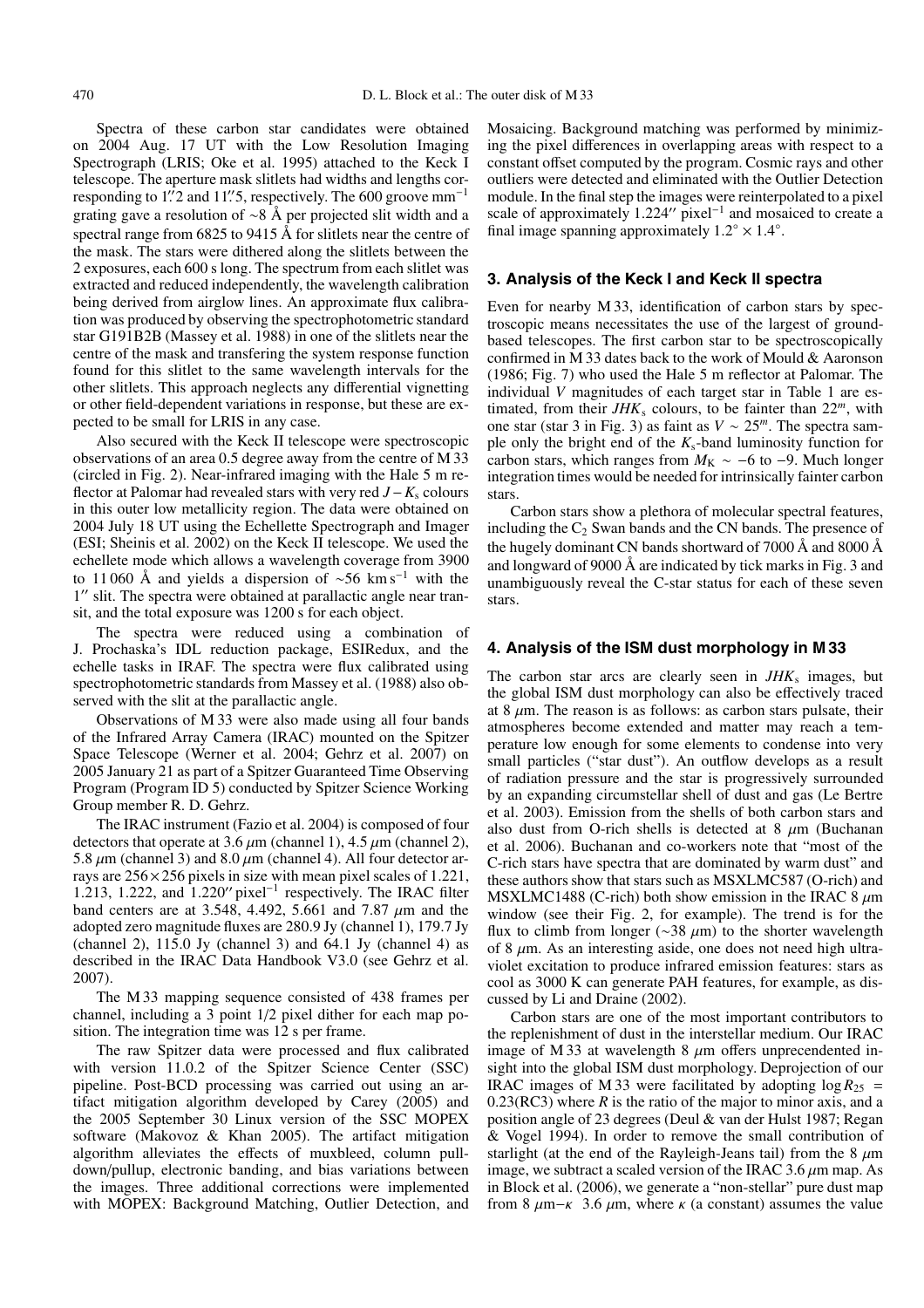

**Fig. 3.** Spectra of the seven stars seen in Fig. 2, secured using the Keck I telescope. All C stars candidates are very red, with *J* − *K*<sup>s</sup> > 2 mag; their individual colors are listed in Table 1. The coordinates of each star are indicated in each panel. Tick marks identify the prominent CN bands found in each star, shortward of 7000 Å and 8000 Å and longward of 9000 Å. Each star is spectroscopically confirmed to belong to the thermally-pulsing asymptotic giant branch carbon star family.

of 0.25. This subtraction removes the contribution from stellar photospheres and leaves only the emission from dust grains, which trace the ISM morphology. The major uncertainties entering into the precise value of  $\kappa$  are, firstly, the extended aperture correction, and secondly, the exact mid-IR colour of the stellar populations which one is modeling by scaling the 3.6  $\mu$ m emission. The second correction introduces uncertainties of order 0.05 mag or perhaps larger (Ashby, private communication). A slightly smaller value of  $\kappa$  (0.232 instead of 0.25) has been

suggested by Helou et al. (2004), but our use of a slightly higher photospheric contribution (at a level of 2 percent) is well within the correction uncertainties; the choice of  $\kappa$  is only accurate at the 10−15 percent (and not one or two percent) level.

A complimentary method could, of course, be to focus our attention on photospheric emission, and not ISM dust emission. At the shorter IRAC wavelength of 3.6  $\mu$ m, carbon star photospheres would be detected, but so would the photospheres of O-rich stars. A full presentation and analysis of all IRAC images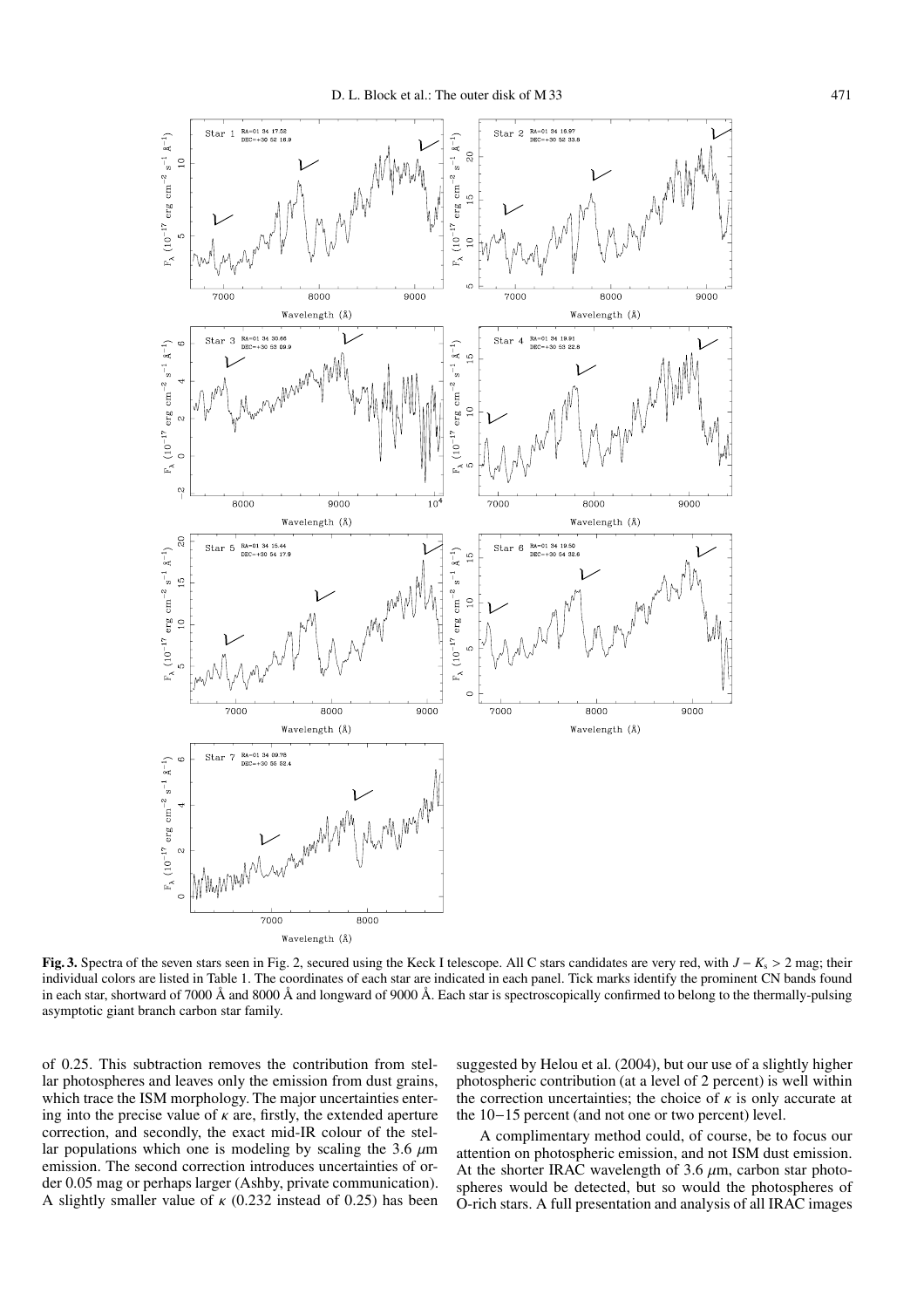

**Fig. 4.** Spectra with the Keck II telescope, of two stars 0.5 degree (∼5 scalelengths) away from the centre of M 33 (the field circled in Fig. 2), centered at approximately RA(2000) = 1h34m21s and Dec(2000) =  $31°08'45''$ . The dominant CN absorption features are clearly evident and betray the signature of TP-AGB carbon stars.

of M 33 will be presented elsewhere (Gehrz et al., in preparation). In this paper, we confine our attention to the dust grain morphology, as we did for the Andromeda Spiral in Block et al.  $(2006).$ 

The Fourier method has been extensively discussed in a number of papers (e.g., Considère & Athanassoula 1982; Puerari & Dottori 1992, among others). In the Fourier method, an image is decomposed into a basis of logarithmic spirals of the form  $r = r_o \exp(-\frac{m}{p}\theta)$ . The Fourier coefficients *A*(*p*, *m*) can be written as

$$
A(p,m) = \frac{1}{D} \int_{-\pi}^{+\pi} \int_{-\infty}^{+\infty} I(u,\theta) \exp[-i(m\theta + pu)] du d\theta.
$$

Here,  $u \equiv \ln r$ , *r* and  $\theta$  are the polar coordinates, *m* represents the number of the arms, *p* is related to the pitch angle *P* of the spiral by  $P = \tan(-m/p)$ , and  $I(u, \theta)$  is the distribution of light of a given deprojected galaxy, in a (ln  $r$ ,  $\theta$ ) plane. *D* is a normalization factor written as

$$
D=\int_{-\pi}^{+\pi}\int_{-\infty}^{+\infty}I(u,\theta)\mathrm{d}u\mathrm{d}\theta.
$$

In practice, the integrals in  $u \equiv \ln r$  are calculated from a minimum radius (selected to exclude the bulge where there is no information of the arms) to a maximum radius (which extends to the outer limits of the arms in our images).

The inverse Fourier transform can be written as

$$
S(u, \theta) = \sum_{m} S_m(u) e^{im\theta}
$$



**Fig. 5.** The topmost panel shows a dust emissivity  $8 \mu$ m radial profile. In the middle panel is shown the amplitude of the Fourier  $m = 2$  mode as a function of radius. The local peak at  $r = 14'$  coincides with the inner radial limit of the arcs. The outer spiral arms or "arcs" correspond to the higher *m* = 2 amplitude between 14 and 18 arcmin. The phase of the  $m = 2$  component is presented in the lower panel. We see a change of phase in the dust emissivity distribution at 18 arcmin, at the outer boundary of the outer spirals, precisely the same radius where Corbelli & Schneider (1997) find a warp in HI.

where

$$
S_m(u) = \frac{D}{e^{2u} 4\pi^2} \int_{p_-}^{p_+} G_m(p) A(p, m) e^{ipu} dp
$$

and  $G_m(p)$  is a high frequency filter used to smooth the  $A(p, m)$ spectra at the interval ends (see Puerari & Dottori 1992), and it has the form

$$
G_m(p) = \exp\left[-\frac{1}{2}\left(\frac{p-p_{\text{max}}^m}{25}\right)^2\right]
$$

where  $p_{\text{max}}^m$  is the value of p for which the amplitude of the Fourier coefficients for a given *m* is maximum. The chosen interval ends ( $p_{+} = +50$  and  $p_{-} = -50$ ), as well as the step-size  $dp = 0.25$ , are suitable for the analysis of galactic spiral arms.

Firstly, the Fourier  $m = 2$  mode in the 8  $\mu$ m image also does not correspond to the inner spiral arm morphology, but rather shows a local peak at a radius of 14 , just longward of 2 scalelengths. This is precisely where the outer red arcs were detected by Block et al. (2004).

Another intriguing fact is that there is a *distinct change of phase* in the ISM dust morphology at 3 disk scale-lengths (18 ), which is precisely the region of the outer boundaries of the "arcs" or outer spiral arms, where Corbelli & Schneider (1997) find the prominent HI-warp.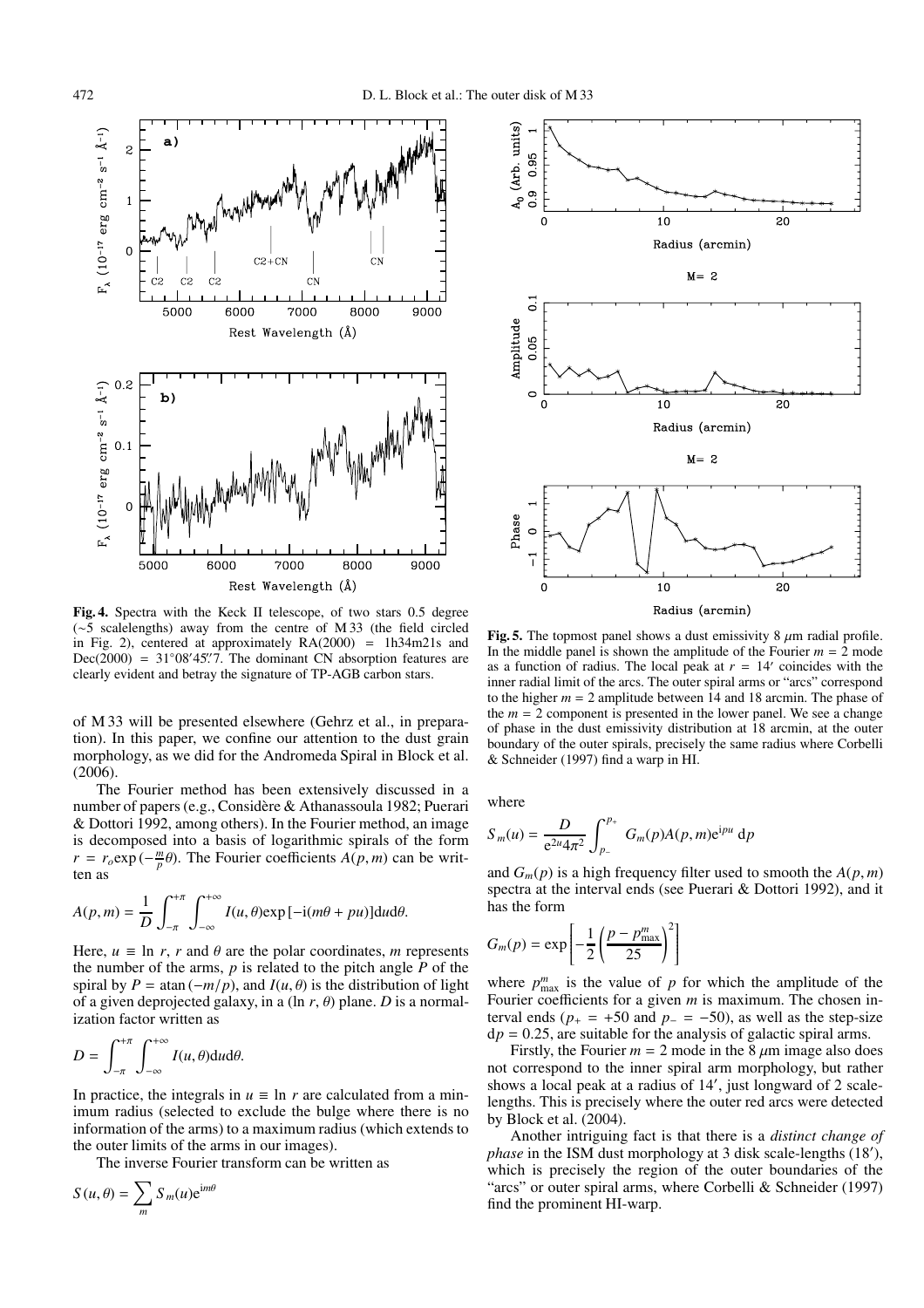We believe it fully consistent to propose that the very red, and relatively metal-poor stars have recently been formed by gas infall which is inextricably tied to its strong HI-warp. It seems highly plausible that fresh low-metallicity gas is being fed to the host galaxy M 33. The outer disk from which mass is accreted is inclined to the inner disk of M 33, and has a different angular momentum, as revealed by the tilted disk model.

Our conclusions are compatible with the work of Rowe et al. (2005) who published a spatial map of the C/M-star ratio, that reveals conspicuous maxima at exactly the positions of what we call "arcs", or outer spiral arms. They interpret the radial distribution of the C/M ratio uniquely as a metallicity indicator, and conclude that there is a strong metallicity gradient up to 5 kpc (20 arcmin) and then the gradient flattens out. Their interpretation is in terms of the viscous disk model, where the outer shear of the rotation curve produces mixing in the outer parts, able to wash out abundance gradients.

The viscous disk model certainly applies to M 33 to some extent, and is certainly a needed ingredient of the external gas accretion model. The flattening of the metallicity gradient could be linked to the accretion of low-metallicity gas. The viscous accretion disk model has been frequently invoked to build exponential galaxy disks, either with viscous torques to exchange angular momentum, or with gravitational torques due to spiral arms or bars. In the latter case the equivalent viscosity is called "gravitational viscosity" (e.g. Lin & Pringle 1987). If the viscous and star formation time scales are of the same order, then the resulting stellar disk has an exponential distribution independent of the disk rotation law and of the assumed viscosity prescription. The expected metallicity gradient is also exponential, as computed by Tsujimoto et al. (1995). As for M 33, it is highly possible that the "viscous disk" model applies until a radius of 5 kpc (20 arcmin), i.e. just outside the arcs, and is the mechanism with which the accreted gas coming from the warped component is consumed into stars and disk formation. The optical disk is exponential up to this radius.

# **5. Conclusion**

We have confirmed, through Keck spectroscopy of individual stars, the presence of an enhanced abundance of carbon stars in the outer spiral arms in M 33, in particular in the two "arcs" identified previously from their red colour (Block et al. 2004). Our conclusions are in very good agreement with the recent work of Rowe et al. (2005), who have produced a spatial map of the C/M-star ratio in M 33 showing the conspicuous outer arms. We also see the outer spiral arms in the Fourier  $m = 2$  component of the Spitzer 8  $\mu$ m dust emission image. These arms correspond to the radius where the HI-21 cm warp starts, and we propose an interpretation in terms of recent star formation, fueled from the gas accreted from this outer reservoir. A very similar conclusion, in terms of M 33 accreting gas, has recently been reached by Magrini et al. (2007), on the basis of O/H, S/H and [Fe/H] abundances in the Triangulum Spiral Galaxy M 33.

The HI gas reservoirs in the outer parts of galaxies are observed outside nearly all spiral disks (Sancisi 1983). Their conspicuous warped morphology, even in the absence of any perturbation or companion, implies that this gas is being almost continuously accreted, with a different angular momentum than that of the inner disk (e.g. Binney 1992). Keres et al. (2005) discuss cold gas accretion along filaments in the cosmic web. Accreting systems in gas need not show any signs of accretion in stars, such as the presence of tidal tails, stellar loops or close companions.

The implications of the presence of carbon stars in the outer disk of M 33 immediately beckons the question of a possible ubiquity of such an intermediate age population in the outer domains of other spiral disks out to the Virgo cluster and beyond.

At hand is the potential to apply our photometric technique of identifying thermally-pulsing asymptotic giant branch carbon stars to more distant spirals on the basis of their red *J*−*K*<sup>s</sup> colours in low metallicity domains, an approach adopted by other teams such as Tsalmantza et al. (2006). It is a sobering thought that it takes a groundbased class 8−10 m telescope to secure individual carbon star spectra in the outer disk of M 33, our second closest spiral, in realistic amounts of observing time. Hence the urgent need to identify unresolved sets of carbon stars in distant spiral galaxies, on the basis of colours alone – without resort to resolving such stars first with thirty metre class telescopes, and then imaging them through Sloan or (*V*, *I*, 77, 81) filters.

Carbon stars may make an important contribution to the IR luminosity of high-redshift galaxies. Using the Large Magellanic Cloud as a guide, carbon stars are produced in large numbers between ages of about 0.6 and 2 Gyr. Therefore galaxies that undergo a burst of star formation will have their IR light boosted 0.6 Gyr later, and this extra light will die away after about 2 Gyr. We know that star formation in the early universe (Bouwens et al. 2003) was already proceeding at redshift of at least  $z \sim 6$ . There may be an epoch starting about 0.6 Gyr after the onset of star formation in the universe (i.e. at redshifts *z* ∼ 4) characterized by large numbers of carbon stars. The dominant output from the carbon stars will be redshifted into the mid-infrared where these stars could double the observed extragalactic flux. Maraston (2005) indeed proposes the use of carbon stars as an age indicator for high-redshift stellar populations. Instruments like the Mid-Infrared Instrument on board the JWST are needed to image such galaxies in their (rest-frame) 2.2 micron band.

*Acknowledgements.* This paper was completed whilst DLB was a Visiting Professor at the Mount Stromlo and Siding Spring Observatories, Canberra; the hospitality of Ken and Margaret Freeman is very warmly acknowledged. D.L.B. and I.P. are indebted to the Anglo American Chairman's Fund, Mr. C. Sunter, Mrs. M. Keeton and the Board of Trustees. I.P. acknowledges support from the Mexican foundation CONACyT under project 35947–E. This paper is based in part on data obtained at the W. M. Keck Observatory, which is operated as a scientific partnership among the California Institute of Technology, the University of California and the National Aeronautics and Space Administration. The Observatory was made possible by the financial support of the W. M. Keck Foundation. This work is also partially based on observations made with the Spitzer Space Telescope, which is operated by the Jet Propulsion Laboratory, California Institute of Technology under a contract with NASA. R.D.G. and C.E.W. were supported by NASA through an award issued by JPL/Caltech. D.L.B. warmly thanks the Vice-Chancellor of the University of the Witwatersrand for the Vice-Chancellor's Research Award in 2006. D.L.B. also expresses much gratitude to Fani Titi of the TISO Foundation for his stellar support. We thank M. Ashby, P. Wood and S.P. Willner for their input. Finally, we thank the anonymous referee for insightful comments.

#### **References**

Beaulieu, J.-P., Buchler, J., Marquette, J.-B., et al. 2006, ApJ, 653, L101 Bessell, M. S., & Brett, J. M. 1998, PASP, 100, 1134 Binney, J. 1992, ARAA, 30, 51 Block, D. L., Freeman, K. C., Jarrett, T. H., et al. 2004, A&A, 425, L37

Block, D. L., Bournaud, F., Combes, F., et al. 2006, Nature, 443, 832

Bouwens, R. J., Illingworth, G. D., Rosati, P., et al. 2003, ApJ, 595, 589

Buchanan, C. L., Kastner, J. H., Forresst, W. J., et al. 2006, AJ, 132, 1890

Carey, S. 2005, http://spider.ipac.caltech.edu/staff/carey/ irac artifacts/